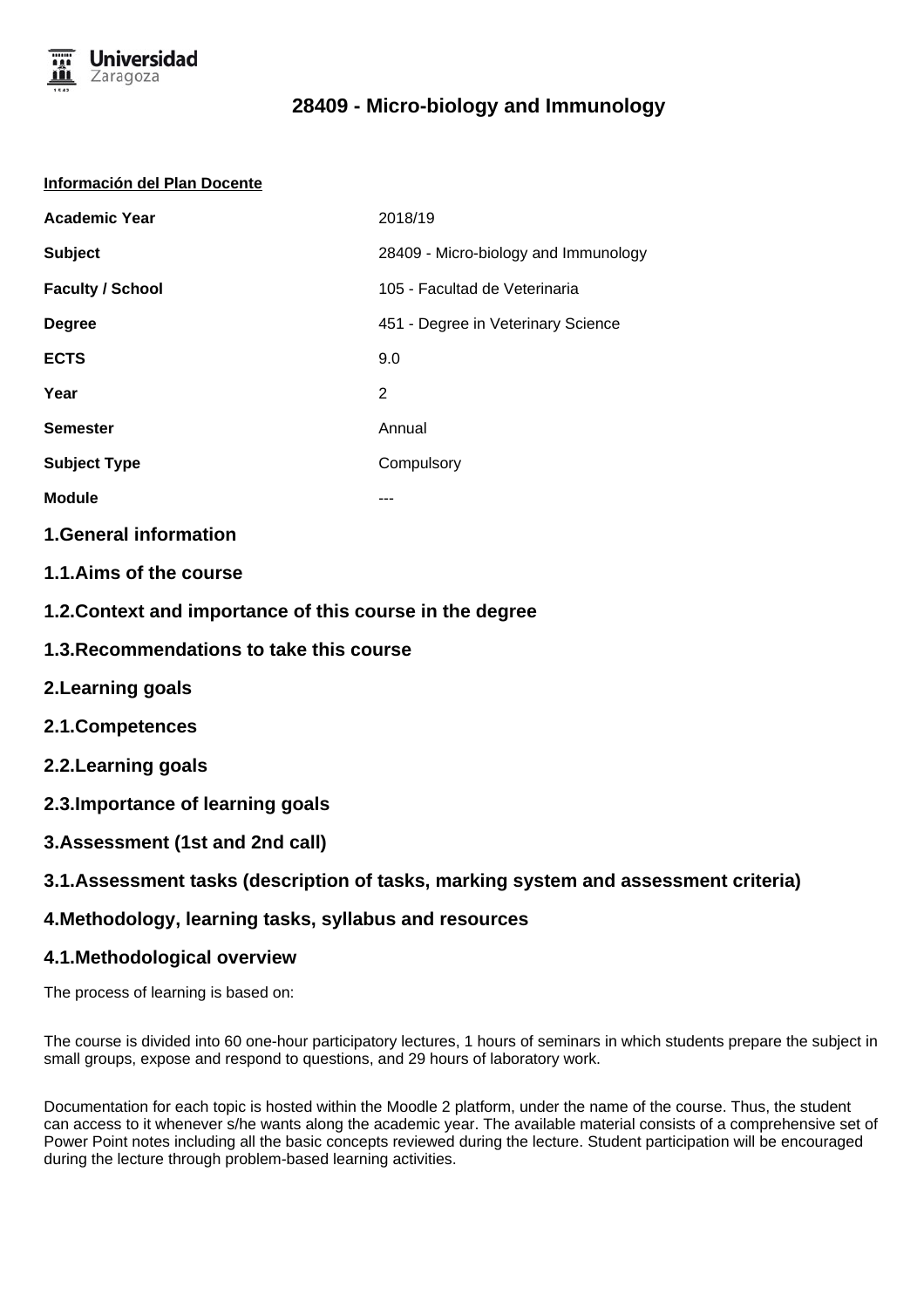

Laboratory practices (Microbiology 1-6) will be carried out in one-hour and a half sessions, duplicated in next day. Moreover, Laboratory practices (Immunology 1-5) will be carried out in two-hour and a half sessions. As for the lecture materials, supporting laboratory documentation will be host within the Moodle 2 platform.

In order to maintain permanent contact with students, both the use of electronic mail and personal tutorials are available. In addition, all available supporting material either for individual or group work (seminars) will be provided to the students.

### **4.2.Learning tasks**

To achieve the expected results the course program includes the following activities:

### THEORETICAL AGENDA

The lectures correspond to 60 hours. They cover the following topics, classified into three parts of the subject:

A) GENERAL MICROBIOLOGY AND B) MICROBIOLOGICAL DIAGNOSTIC

General Descriptors for A and B:

Procariotic and eucariotic organisms. Microscopic examination of bacteria. Chemical bacterial composition. Bacterial physiology. Bacterial nutrition. Bacterial reproduction. Bacterial genetics. Factors produced by bacteria. The control of bacterial populations. Bacterial identification. Bacterial taxonomy. Fungi.

Competences:

The aim of these two first parts of the subject is to acquaint the student with the general characteristics of bacteria, viruses and fungi within the microbial world, their taxonomic status, constitution, observation methods, management, metabolism, mechanisms for exchanging information and their influence in relation to food and animals.

Teaching-learning activities:

36 one-hour lectures (General Microbiology) and 4 one-hour lectures (Microbiological Diagnostic)

18 hours of laboratory work (microorganisms management and identification)

Regarding the blocks in which the contents of the first part of the course is presented are:

A) GENERAL MICROBIOLOGY

BLOCK I. GENERAL MICROBIOLOGY AND MICROBIOLOGICAL TECHNIQUES AND TOOLS

Current concept and historical evolution. Diversity of the microbial world. Microbiology in the current scientific context. Division of Microbiology. Microscopic examination of bacterial and fungal microorganisms.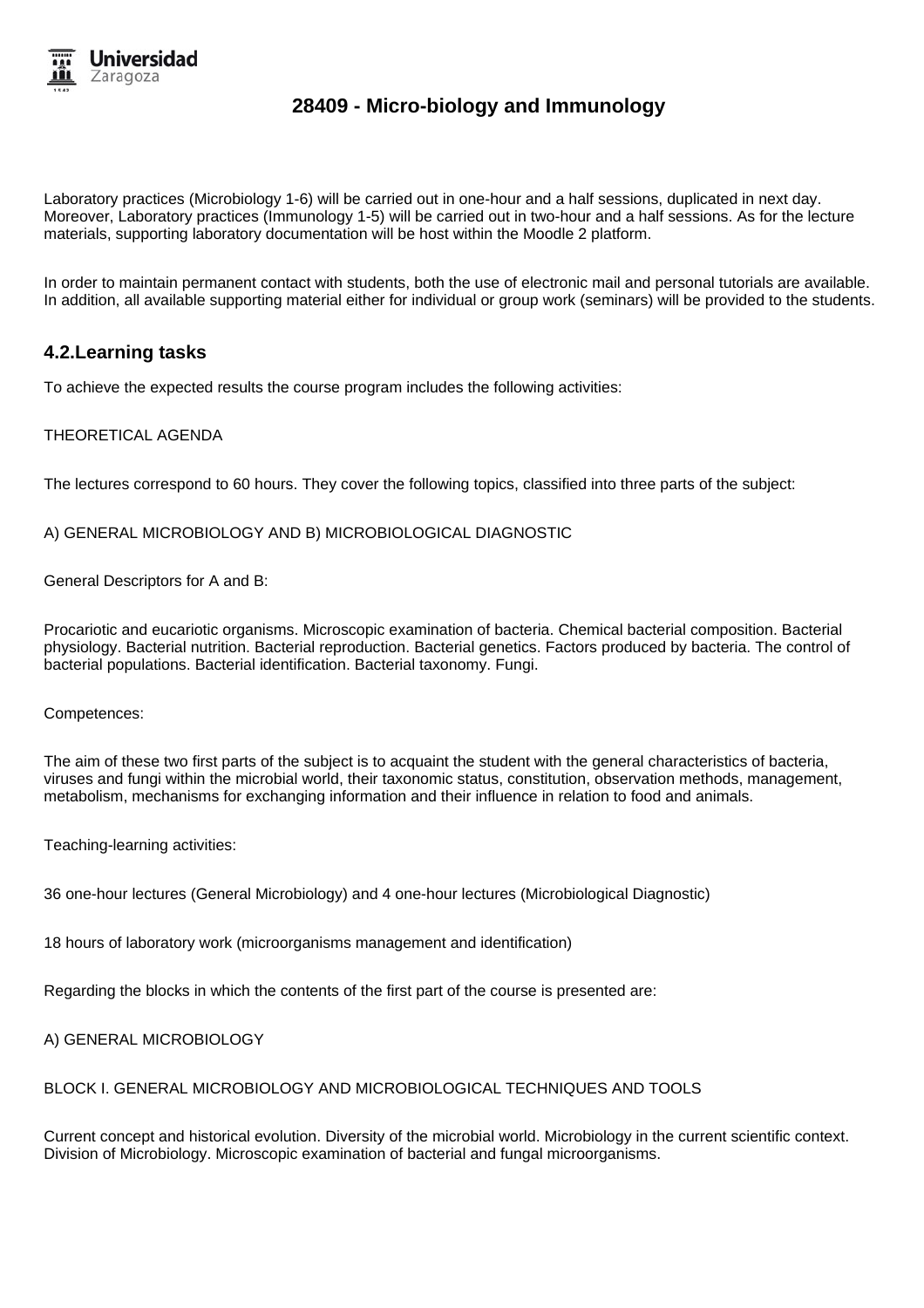

BLOCK II. GENERAL BACTERIOLOGY. Bacterial taxonomy. Bacterial structure and Anatomy. Chemical bacterial composition. Bacterial physiology. Bacterial nutrition. Bacterial reproduction. Bacterial genetics. Factors produced by bacteria. The control of bacterial populations. Bacterial identification. Bacterial biology. Toxinogenesis.

BLOCK III. SPECIAL AND TAXONOMIC BACTERIOLOGY: Different bacterial groups. Microorganisms involved in Animal Health and Public Health.

BLOCK IV. GENERAL AND TAXONOMIC MYCOLOGY: The aim of this second block is to acquaint the student with the general characteristics of fungi, its constitution, methods of observation, management, metabolism, mechanisms for exchanging information and their role in relation to the animals. Fungi thatr produces deep, superficial and subcutaneous mycoses. Mycotoxins and mycotoxicosis.

BLOCK V. SPECIAL AND TAXONOMIC VIROLOGY. Concept and historical development. Nature and structure of viruses. Viral classification. Viral genetics. Methods of study of viruses. Replication of animal viruses. Techniques for virus cultures. Bacteriophages. General Clinic presentations of viral infections. General methods of diagnosis for virus diseases. Viral inactivation. DNA viruses and RNA viruses.

BLOCK VI. PRION: Prion concept. Properties of prions. Replication. Bovine Spongiform Encephalopathy. Scrapie.

The second part of the course is MICROBIOLOGICAL DIAGNOSIS (B): BLOCK VIII. MICROBIOLOGICAL DIAGNOSTIC

The experimental disease and microbiological techniques: Laboratory animals (study and use). Basic rules for the collection and transport of pathological microbiological samples. Safety in the microbiology laboratory. Methods Gram and Ziehl-Neelsen. Biochemical tests for bacterial identification. Antibiograma. Polymerase chain reaction. (P.C.R.) in Microbiology. Methods of study of fungi. Virus: Observation techniques, culture, isolation and identification. Methods of study of viruses. Hemagglutination and Haemadsorption. Virus titration. General methods of diagnosis of virus diseases. Inhibitors of viral replication. Viral inactivation. Immunological tests for the diagnosis of animal diseases. Inmunoreactions: Agglutination and precipitation. Immunofluorescence reactions: fundaments and techniques. Enzyme immunoassays. Vaccine development.

The third part of the course, C) IMMUNOLOGY

General descriptors:

Basic principles and applied of the immune response, with special emphasis on the innate and acquired mechanisms involved in the immune response against microorganisms of veterinary clinical significance, on the techniques performed for diagnosis, on immunopathology and finally, on immunoprophylaxis methods. Knowing the basics of the different biological agents of veterinary interest.

Competences:

The aim of this part of the course is that students will be able to perform basic techniques of immunological diagnosis to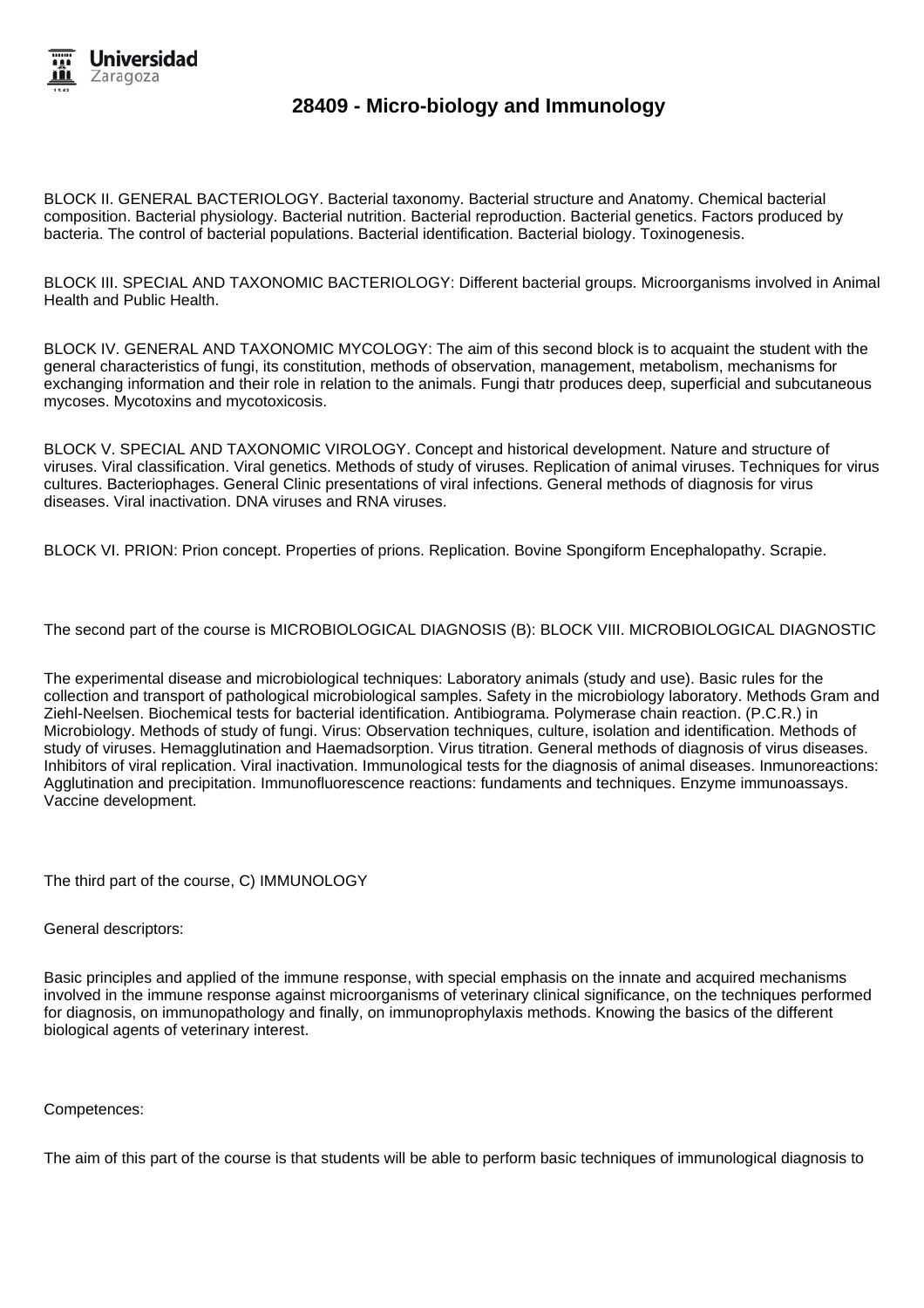

enable it to assess the state of general and specific immunity of an animal. Also, to be able to diagnose the most common diseases by using various general and instrumental techniques; and predict the immune status of an animal against a microorganism and its responsiveness to different kinds of immunogens.

Teaching-learning activities:

20 one-hour lectures

11 hours of laboratory work

Blocks in which the content of the third part of the subject (C, IMMUNOLOGY) is presented are:

BLOCK VIII. GENERAL IMMUNOLOGY: History and current concept. Mechanisms of natural immunity. The inflammation. Acquired immunity. Characters of the antigenic molecule. Antigens and Major Histocompatibility Complex. Immunocompetent cells. Lymphoid organs. Antibodies. Immunoglobulins. Antibody synthesis. The complement..

BLOCK IX. IMMUNOPATHOLOGY: Immune system disorders. Hypersensitivity reactions. Autoimmunity. Immunodeficiencies.

BLOCK XI. IMMUNE RESPONSE AGAINST MICROBIAL AND PARASITIC ANTIGENS: bacterial, viral, fungal and parasite antigens. BLOCK XII. IMMUNOLOGY NOT RELATED WITH MICROORGANISMS IMMUNITY AND OTHER LOCAL IMMUNOLOGICAL ASPECTS: Immunity related with transplants. Tumor immunity. Local immune mechanisms.

BLOCK XII. EVALUATION OF THE IMMUNE RESPONSE: Antigen-antibody interaction. Serological reactions.

BLOCK XIII. APPLIED IMMUNOLOGY: Immunoprophylaxis. Serological prevention and serological diagnostic. Immunomodulation and immunosuppression. Allergies.

Individual work from the theorical program: 120 hours

#### PRACTICAL PROGRAMME

It has 30 hours of compulsory student attendance. They will be developed in the laboratories of the Microbiology and Immunology Unit, established groups in advance by the Secretariat of the Centre. The content of the practical sessions is as follows:

A) GENERAL MICROBIOLOGY AND B) MICROBIOLOGICAL DIAGNOSTIC

Six practice sessions will be held on two consecutive days and will last an hour and a half each day.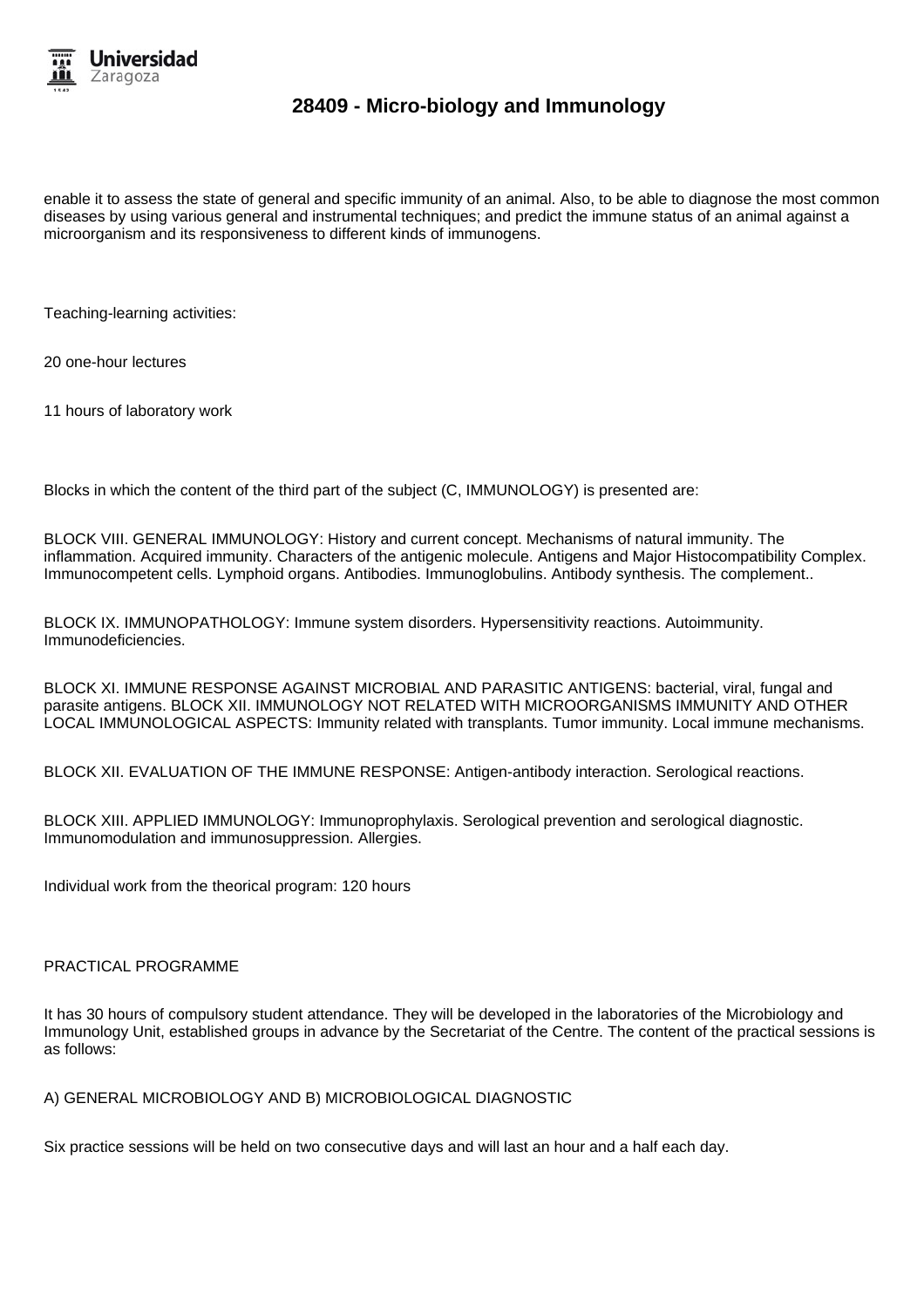

1. Standards for working at microbiology laboratories. Common material and equipment. Cleaning and maintenance of equipments. Distribution of laboratory areas. Equipment sterilization and preparation of culture media. The handling of the optical microscope. Simple staining.

2. Sampling. Culture of aerobic and anaerobic microorganisms on solid medium and broth. Plating techniques. Gram staining. Special staining. Microscopic observation of bacteria.

3. Identification of bacterial microorganisms. Biochemical and physiological identification. Conventional systems, API galleries.

4: Quantitative study of bacterial populations. Bacterial colonies counting by filtration. Environmental Microbiology: air sampling (gravimetric and volumetric techniques) and surface sampling.

5: Systems for assessment the antimicrobial susceptibility. Techniques: plate (Kirby-Bauer method), minimum inhibitory concentration (MIC) and minimum bactericidal concentration (CMB). Bacterial genetics (bacterial transformation).

6: Identification of fungi and yeasts.

#### C) INMUNOLOGY

Five practical sessions (in the latter, seminars lasting 1hr develop), and will last 2h30 'will be held.

1.- Agglutination and precipitation techniques on serological reactions

- 2.- Immunofluorescence technique on serological reactions
- 3.- Microorganism identification through immunological reactions. This practice will be taught in English.
- 4.- Vaccination principles. Immunization systems.

5.- Seminar on tutored projects, presented by the students. Individual work: 5 hours spent reviewing the different topics in the seminars.

### PERSONAL TUTORIALS

A fixed schedule for personal tutorials is not set, however professors will be available to students by appointment and through email.

### **4.3.Syllabus**

Lectures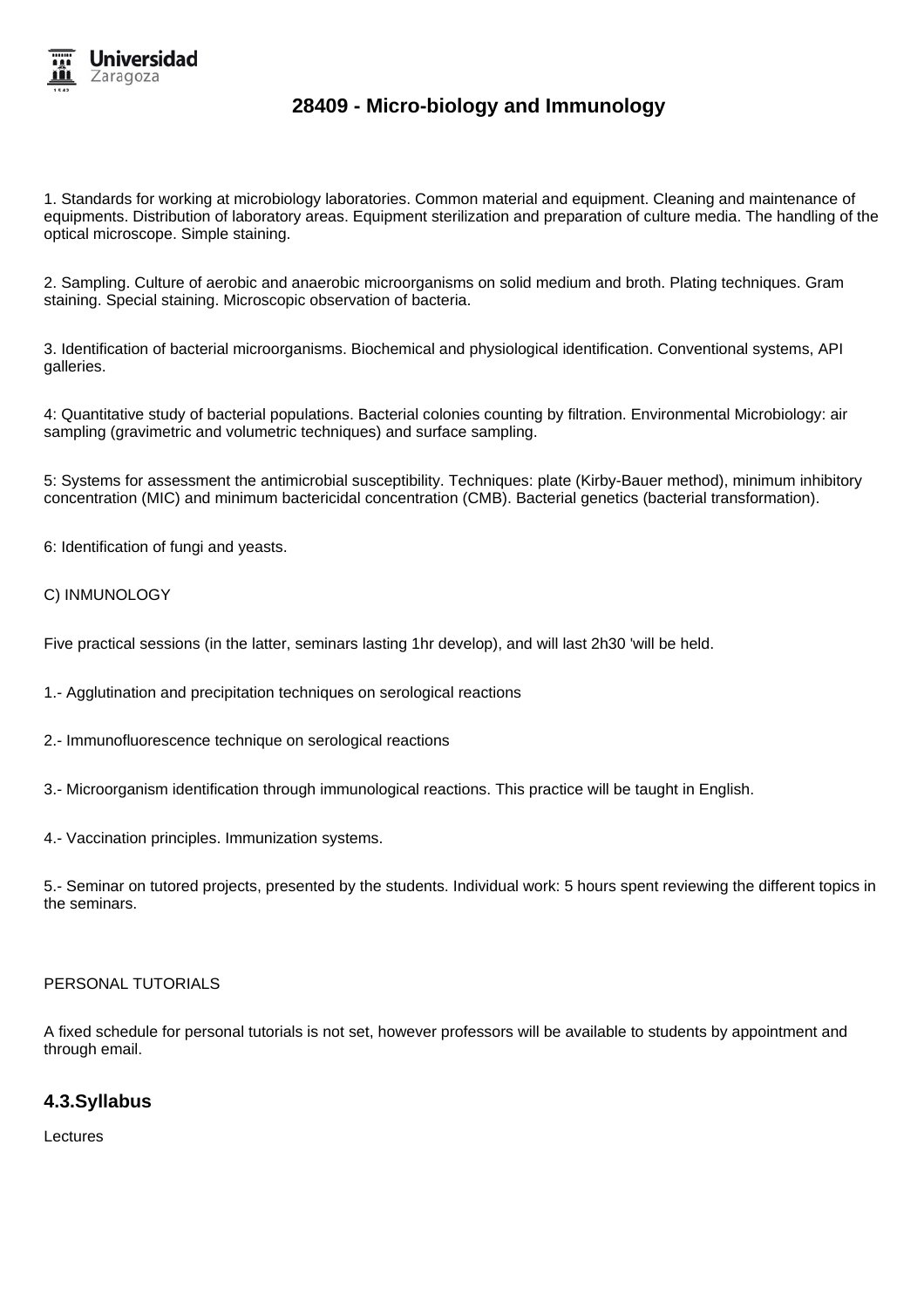

#### A) GENERAL MICROBIOLOGY

Block I: GENERAL MICROBIOLOGY AND MICROBIOLOGY TECHNIQUES

- Lecture 1. Introduction to Veterinary Microbiology.
- Lecture 2. Microscopic examination of bacteria.
- Block II: GENERAL BACTERIOLOGY
- Lecture 3. Prokaryotic and eukaryotic organisms.
- Lectures 4 and 5. Constant elements of bacteria.
- Lecture 6. Inconstant elements of bacteria.
- Lecture 7. Chemical constitution of bacteria.
- Lecture 8. Bacterial physiology and metabolism for synthesis.
- Lecture 9. Bacterial nutrition.
- Lecture 10. Bacterial reproduction.
- Lecture 11. Physical and chemical agents that act on the life of microorganisms.
- Lecture 12. The genetic transfer phenomena.
- Lecture 13. Bacterial and extrabacterial factors.
- Lecture 14. Toxinogenesis
- BLOCK III. SPECIAL AND TAXONOMIC BACTEROLOGY
- Lecture 15. Bacterial taxonomy.
- GRAM NEGATIVAS BACTERIA
- Lecture 16. PROTEOBACTERIAS: a y b-PROTEOBACTERIAS.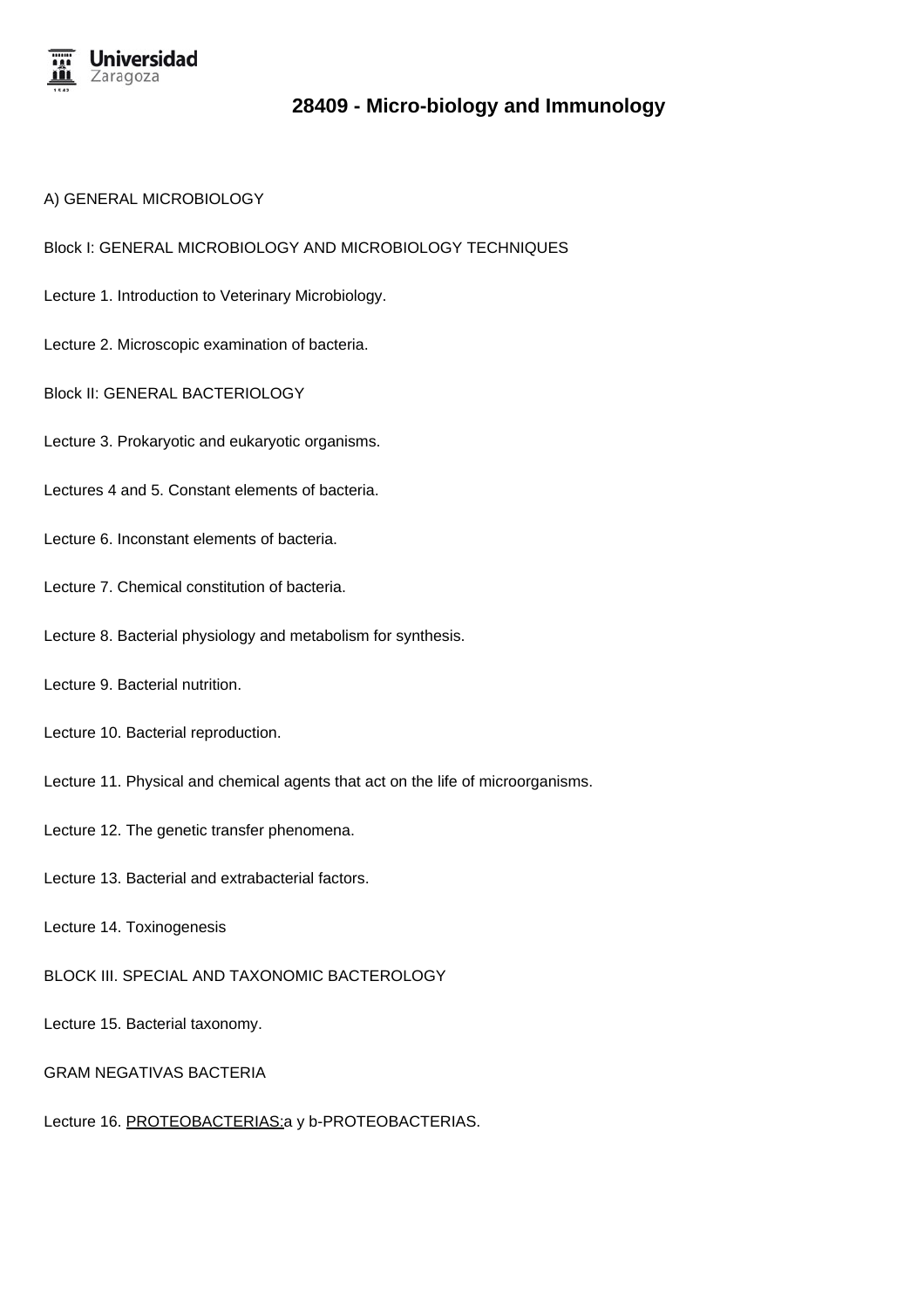

Lecture 17. g-PROTEOBACTERIAS.

Lecture 18. e-PROTEOBACTERIAS.

Lecture 19. CLAMIDIAS, FUSOBACTERIAS AND BACTEROIDES.

FLEXIBACTERIAS Y ESPIROQUETAS

Lecture 20. FLEXIBACTERIAS y ESPIROQUETAS

BACTERIAS GRAM POSITIVAS

Lectures 21 and 22. Low G+C Gram Positive Bacteria

Lecture 23. High G+C Gram Positive Bacteria

Block IV: SPECIAL AND TAXONOMIC MICOLOGY

- Lecture 24. Mycology. General characteristics of fungi.
- Lecture 25. Fungi that produces deep, superficial and subcutaneous mycoses.

Lecture 26.- Mycotoxins and mycotoxicosis.

B) MICROBIOLOGY DIAGNOSTIC

C) Block VII MICROBIOLOGY DIAGNOSTIC

Lecture 27.- Bacteriology and Micology Diagnostic. Case reports.

A) GENERAL MICROBIOLOGY

Block V: SPECIAL AND TAXONOMIC VIROLOGY and Block VII MICROBIOLOGY DIAGNOSTIC

Lecture 28.- General virology.

Lecture 29.- General Pathology of virus diseases.

Lecture 30.- Animal viruses replication.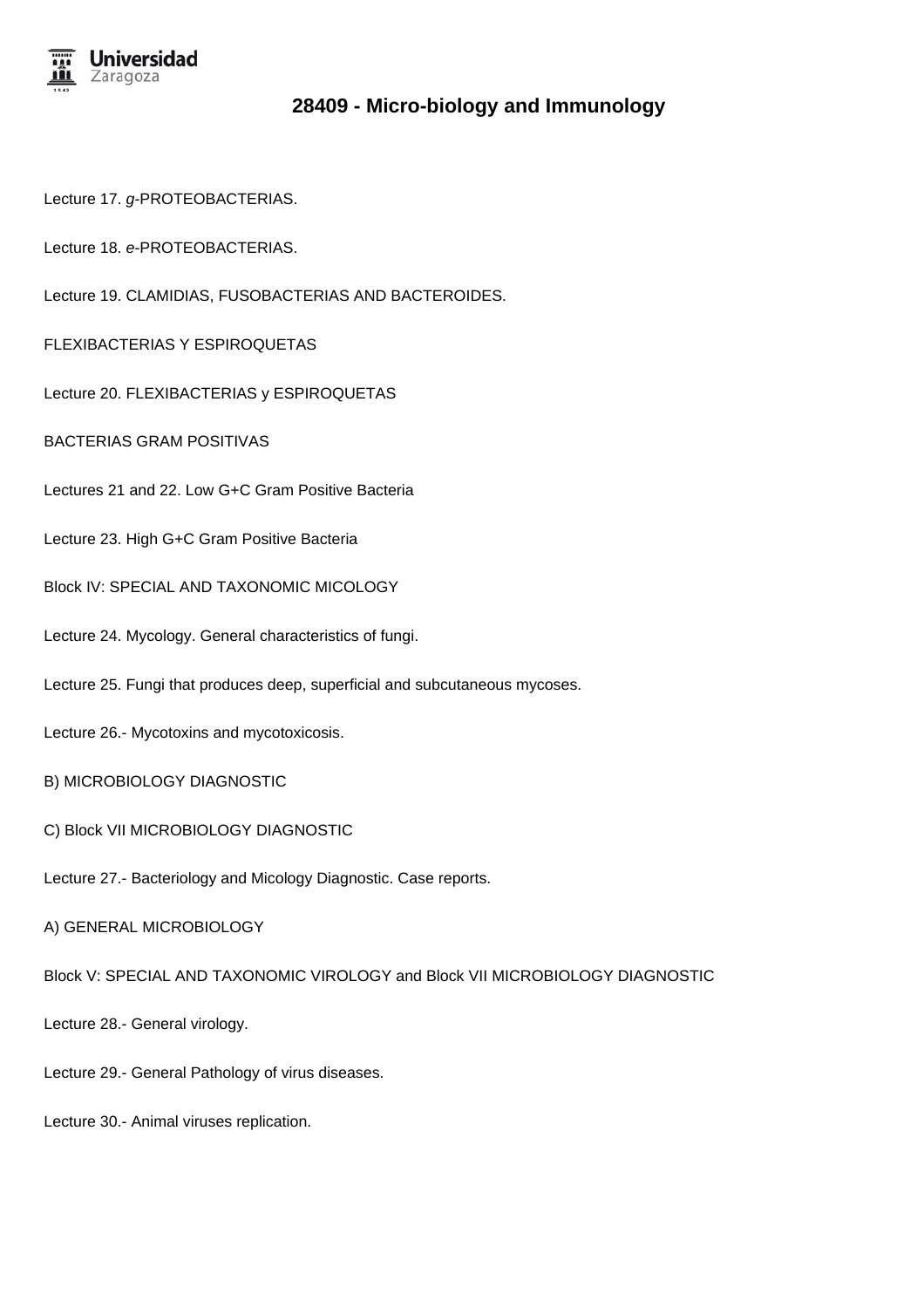

- Lecture 31. Bacteriophages.
- Lectures 32 y 33.- DNA/2 and DNA/1viruses.
- Lecture 34.- RNA/1 viruses (inverse transcriptase).
- Lecture 35.- .- RNA/1 viruses (negative sense).-
- Lecture 36 and 37.- RNA/1 viruses (positive sense).-
- Block VI: PRIONS
- Lecture 38.- Prions
- B) INMUNOLOGY
- Block VIII GENERAL INMUNOLOGY
- Lecture 39.- Immunology. History and current concept.- Types of immunity.
- Lecture 40.- Mechanisms of the Natural Immunity.
- Lecture 41.- Acquired Immunity: characteristics.
- Lecture 42.- Antigen and Major Histocompatibility Complex.- Blood types.
- Lecture 43.- Immunocompetent cells.- Myeloid and lymphoid lineages.- T and B lymphocytes.
- Lecture 44.- Others immunocompetent cells: ADCC, NK cells, Citokines. Lymph organs.
- Lecture 45.- Antibodies
- Lecture 46.- Domestic animals Immnunoglogulins
- Lecture 47.- Theories of antibodies synthesis.
- Lecture 48.- Complement. System.
- Block IX IMMUNOPATHOLOGY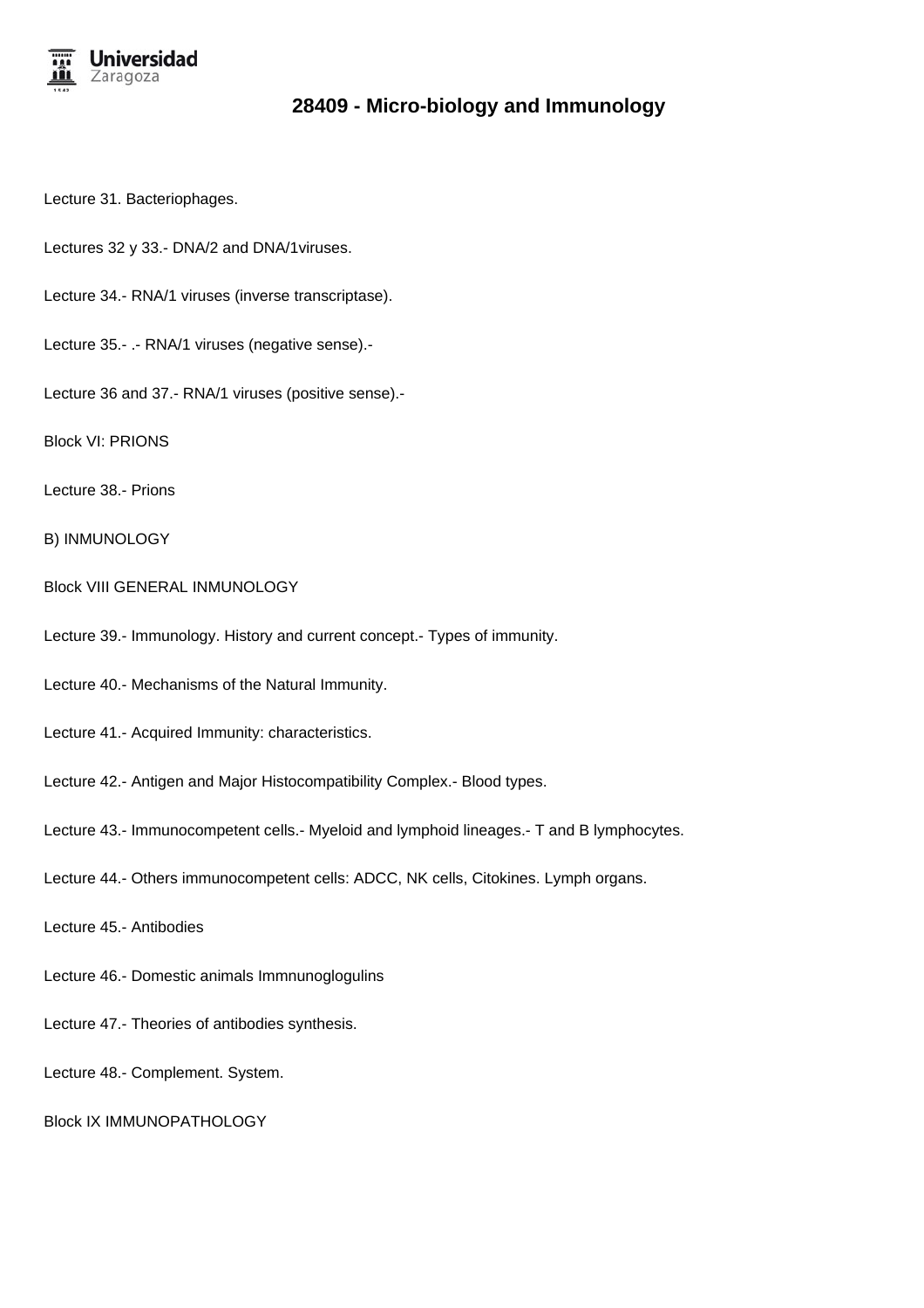

Lecture 49.- Immune system disorders. Hypersensitivity reactions type I y II.

Lecture 50.- Type III and Type IV Hypersensitivity reactions. Inespecific Hypersensitivity reaction.

Lecture 51.- Autoimmunity. Immunodeficiencies.

Block X IMMUNE RESPONSE AGAINST MICROBIAL AND PARASITIC ANTIGENS:

Lecture 52.- Synthesis of microbial antigens and immunological mechanisms against infections of bacterial, viral, fungal and parasitic antigens..

Block XI INMUNOLOGY NOT RELATED WITH MICRORGANISMS. IMMUNITY AND OTHER LOCAL IMMUNOLOGICAL ASPECTS:..

Lecture 53.- Immunity related with transplants.Tumors and aging related immunity.

Lecture 54.- Local immune mechanisms.

Block XII EVALUATION OF THE IMMUNE RESPONSE:

Lecture 55- Antigen-antibody interaction. Serological reactions.

BloCK XIII APPLIED IMMUNITY

Lecture 56.- Immunoprophylaxis.

Lecture 57.- Serological prevention and serological diagnostic.

Lecture 58.- Immunosuppression.

B) Block VII MICROBIOLOGY DIAGNOSTIC

Lecture 59.- Immunological tests for microbial identification.

Practical sessions

A) GENERAL MICROBIOLOGY AND B) MICROBIOLOGICAL DIAGNOSTIC

Session 1. Standards for working at microbiology laboratories. Common material and equipment. Cleaning and maintenance of equipments. Distribution of laboratory areas. Equipment sterilization and preparation of culture media. The handling of the optical microscope. Simple staining.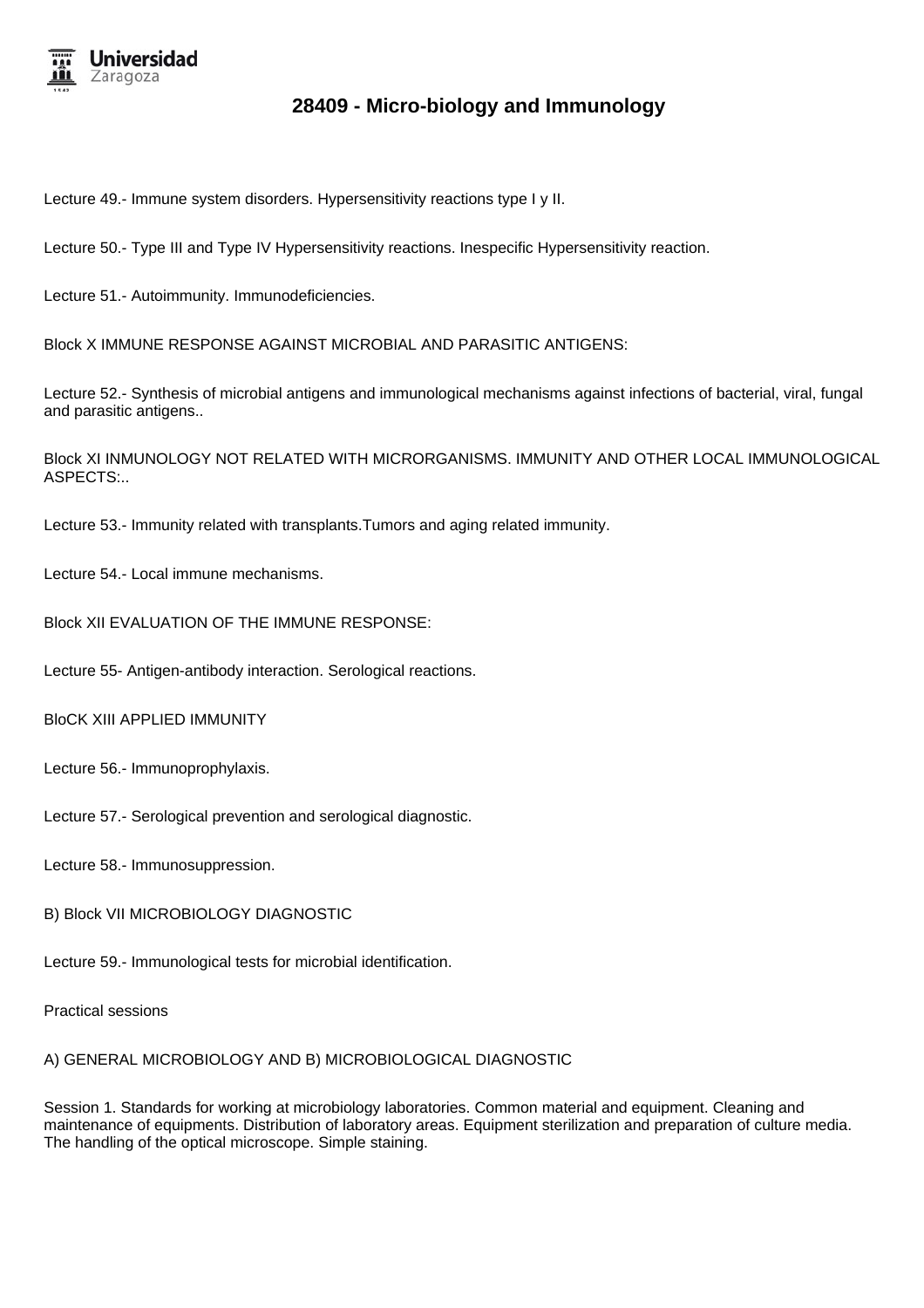

Session 2. Sampling. Culture of aerobic and anaerobic microorganisms on solid medium and broth. Plating techniques. Gram staining. Special staining. Microscopic observation of bacteria.

Session 3. Identification of bacterial microorganisms. Biochemical and physiological identification. Conventional systems, API galleries.

Session 4: Quantitative study of bacterial populations. Bacterial colonies counting by filtration. Environmental Microbiology: air sampling (gravimetric and volumetric techniques) and surface sampling.

Session 5: Systems for assessment the antimicrobial susceptibility. Techniques: plate (Kirby-Bauer method), minimum inhibitory concentration (MIC) and minimum bactericidal concentration (CMB). Bacterial genetics (bacterial transformation).

Session 6. Identification of fungi and yeasts.

#### C) INMUNOLOGY

- Session 1.- Agglutination and precipitation techniques on serological reactions
- Session 2.- Immunofluorescence technique on serological reactions
- Session 3.- Microorganism identification through immunological reactions. This practice will be taught in English.
- Session 4.- Vaccination principles. Immunization systems.
- Session 5.- Seminar on tutored projects, presented by the students.

### **4.4.Course planning and calendar**

**Schedule of lectures, paper presentations and exams**

**The dates and key milestones of this subject are described in detail, along with the other subjects of the second year in the in the Faculty of Veterinary Medicine website**

**Planning MICROBIOLOGÍA subject in ECTS**